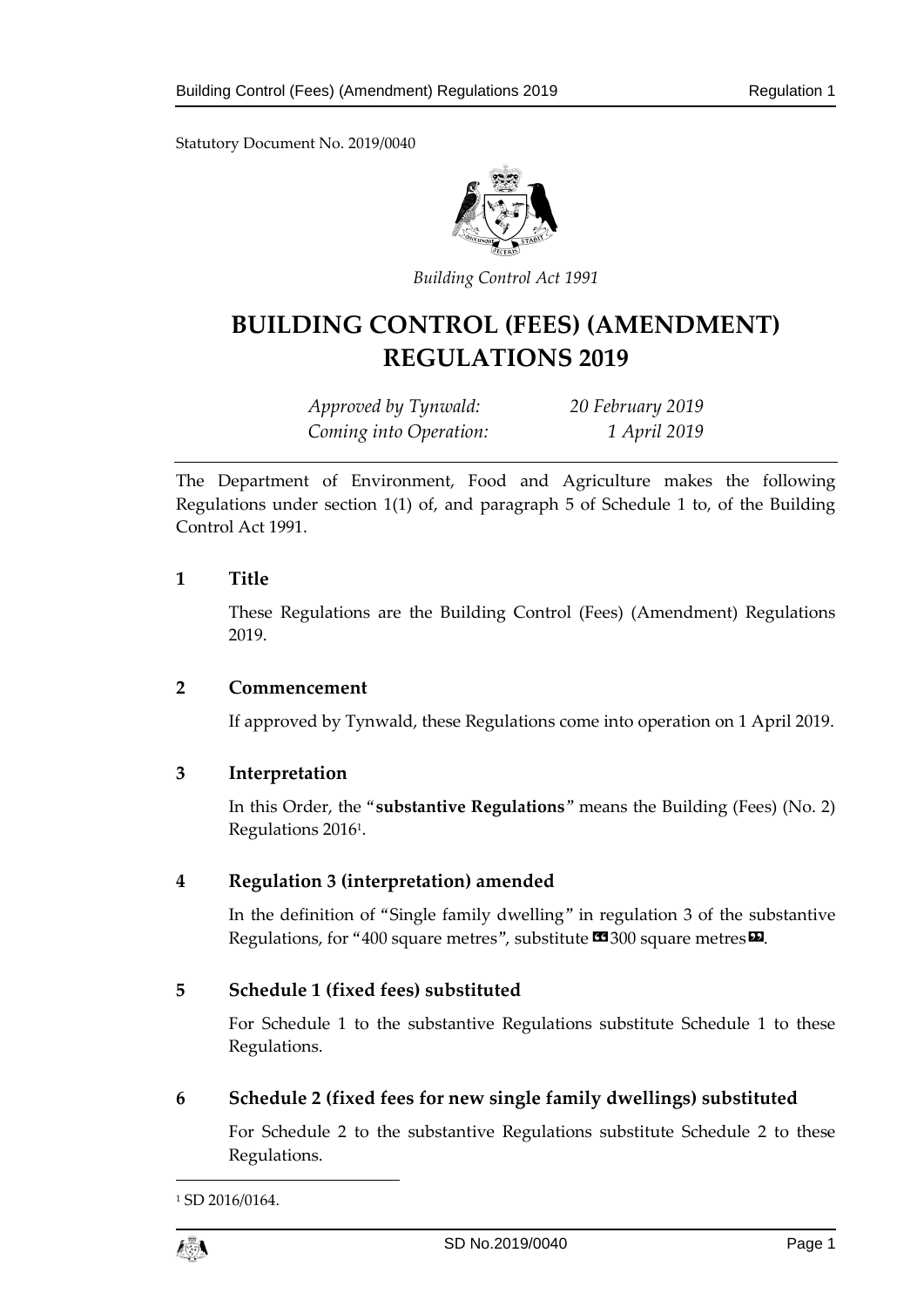# **7 Schedule 3 (fees based on estimated cost of work) substituted**

For Schedule 3 to the substantive Regulations substitute Schedule 3 to these Regulations.

#### **MADE 22 JANUARY 2019**

**GEOFFREY BOOT** *Minister for Environment, Food and Agriculture*

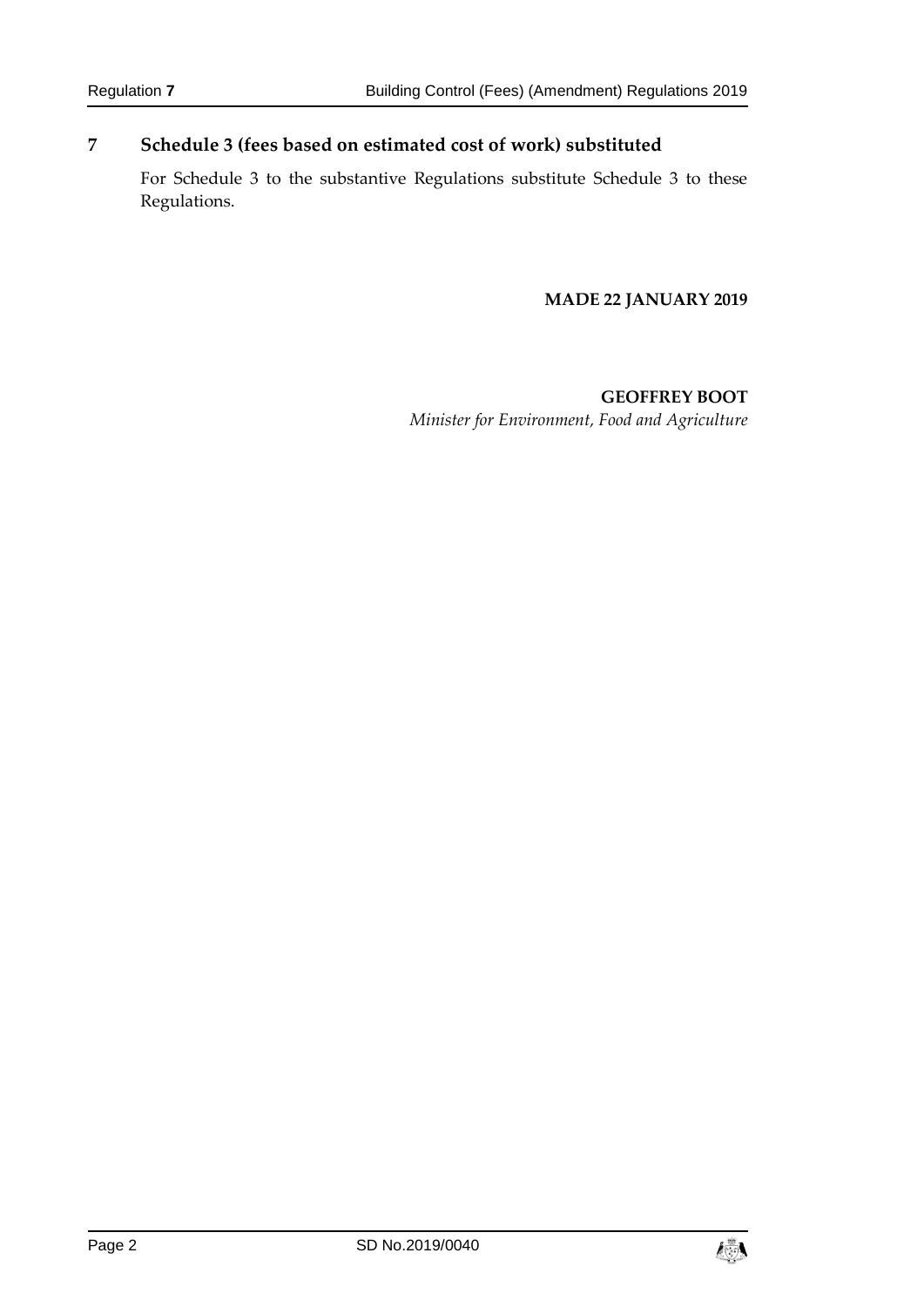#### **SCHEDULE 1**

[Regulation 5]

# $\n **MSCHEDULE1**\n$

[Regulations 4, 5 and 6]

#### **FIXED FEES**

# Fees with effect from 1 April 2019

| Type of work |                                                                                                                                                                                                                                                                                     | Plan fee | <b>Inspection fee</b> |
|--------------|-------------------------------------------------------------------------------------------------------------------------------------------------------------------------------------------------------------------------------------------------------------------------------------|----------|-----------------------|
|              |                                                                                                                                                                                                                                                                                     | £        | $\pounds$             |
| 1.           | Erection of a detached building which consists of a<br>garage or carport or both having a floor area not<br>exceeding 50m <sup>2</sup> in total and intended to be used in<br>common with an existing building, and which is not an<br>exempt building.                             | 52       | 115                   |
| $2(a)$ .     | Erection of an attached building which consists of a<br>garage or carport (or both) having a floor area not<br>exceeding 50m <sup>2</sup> in total and intended to be used in<br>common with an existing domestic building, and which is<br>not an exempt building.                 | 52       | 115                   |
| $2(b)$ .     | Erection of an extension to an attached building which<br>consists of a garage or carport (or both) having a floor<br>area not exceeding 50m <sup>2</sup> in total and intended to be used<br>in common with an existing domestic building, and<br>which is not an exempt building. | 52       | 115                   |
| 3.           | Installation of an unvented hot water system in<br>accordance with Part G3 of Schedule 1 to the principal<br>Regulations, if the installation is not part of a larger<br>project and if the authority carries out an inspection.                                                    | Nil      | 110                   |
| 4.           | Any extension of a dwelling the floor area of which,<br>including means of access and work in connection with<br>that extension, does not exceed 70m <sup>2</sup> .                                                                                                                 | 120      | 303                   |
| 5.           | Any extension or alteration of a dwelling consisting of the<br>provision of one or more rooms in a roof space the area of<br>which, including means of access, does not exceed 70m <sup>2</sup> .                                                                                   | 120      | 303                   |
| 6.           | Any electrical installation proposed which is not part of<br>any other application submitted for approval and it is not<br>to be installed by a member of a relevant self-certification<br>Scheme under Regulation 28 of the principal Regulations.                                 | 89       | 230                   |

Note: VAT is not payable on plan or inspection fees.  $\boldsymbol{\Xi}$ .

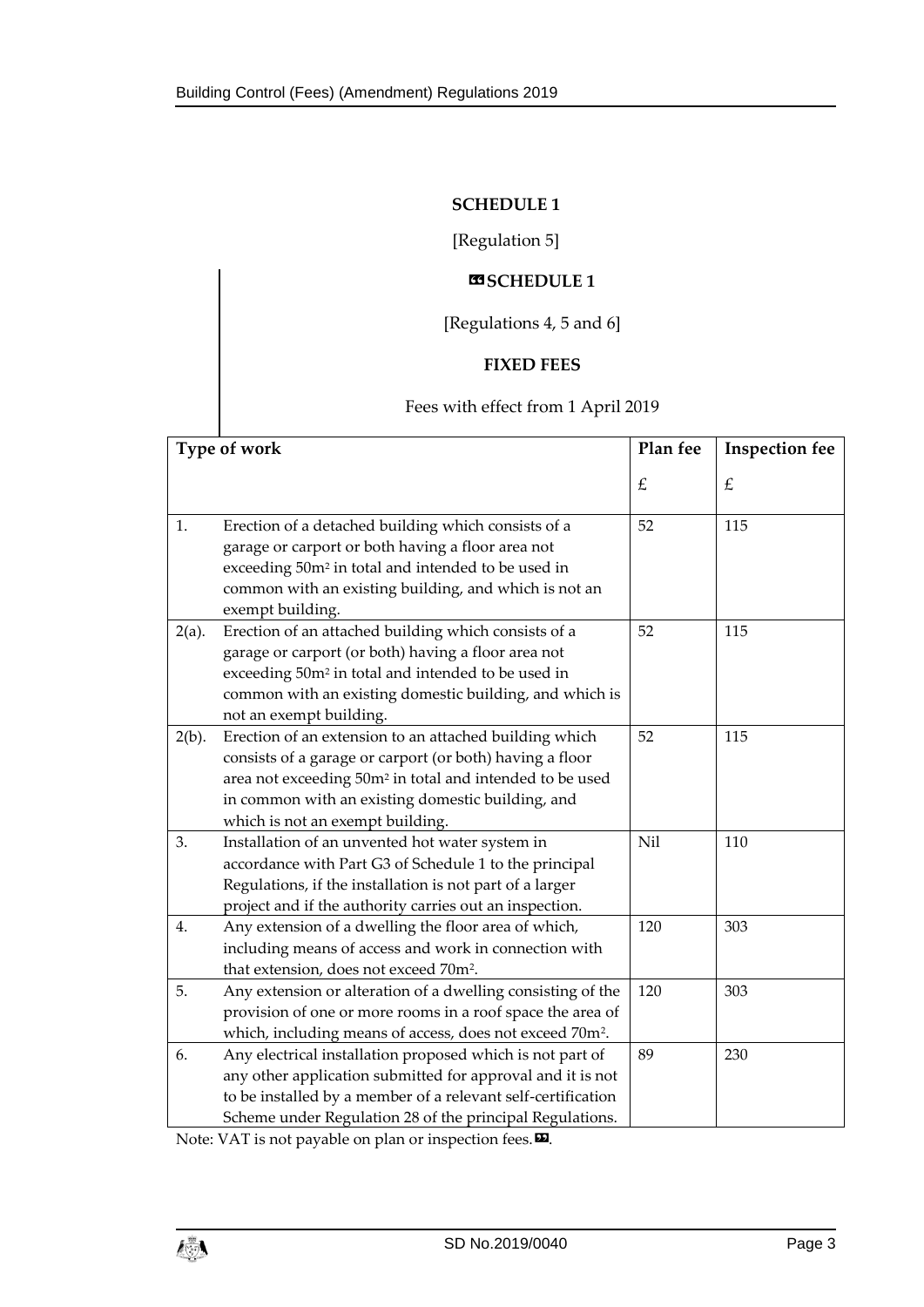#### **SCHEDULE 2**

#### [Regulation 6]

#### **«SCHEDULE 2**

# [Regulations 4, 5 and 6]

# **FIXED FEES FOR NEW SINGLE FAMILY DWELLINGS UP TO 300M<sup>2</sup> TOTAL FLOOR AREA**

Fees with effect from 1 April 2019

| Date of deposit of plans | Plan fee | Inspection fee |
|--------------------------|----------|----------------|
|                          |          |                |
| After 1 April 2019       |          | 261            |

Note: VAT is not payable on plan or inspection fees.<sup>DD</sup>.

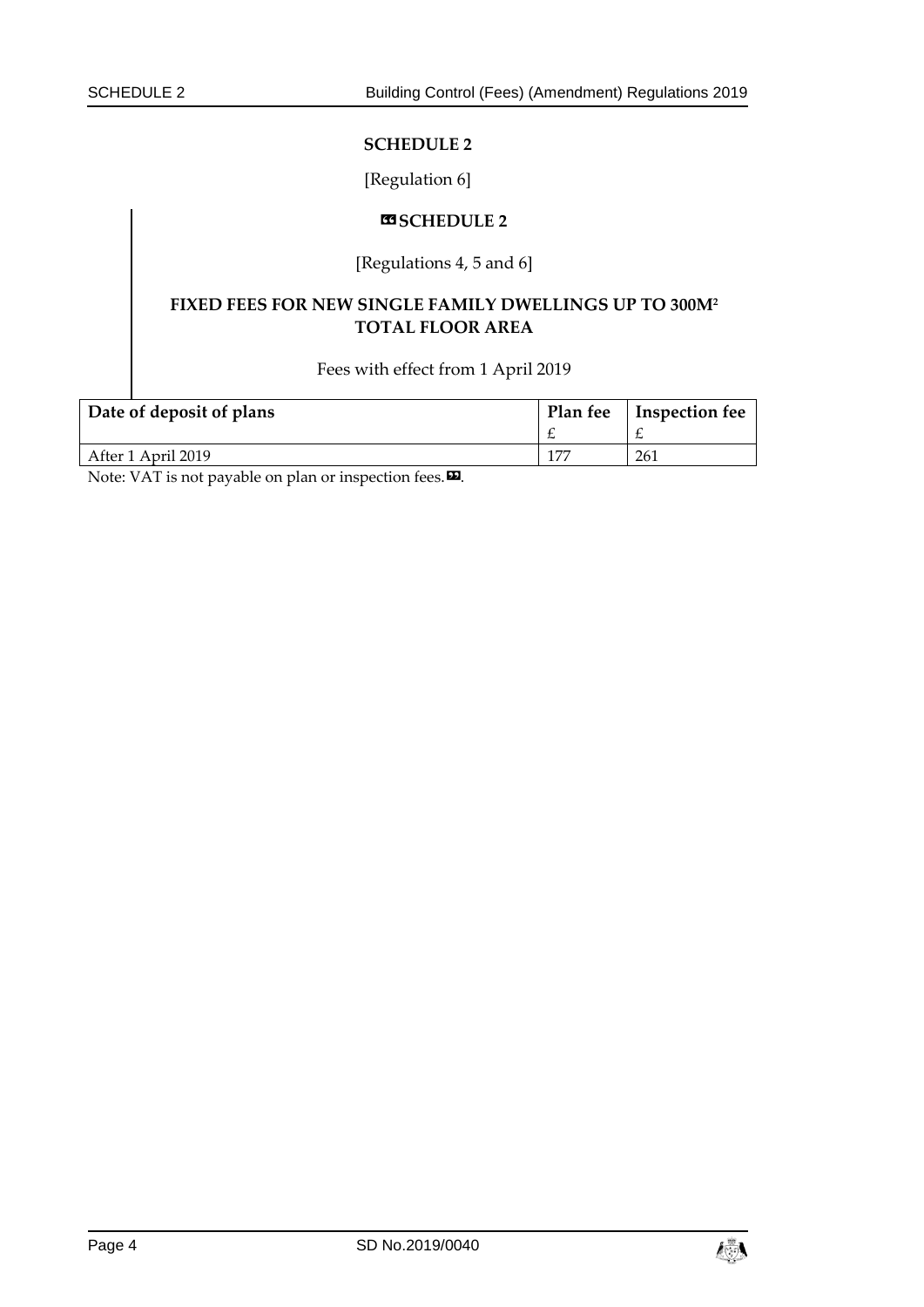#### **SCHEDULE 3**

# [Regulation 7]

#### **«SCHEDULE 3**

# [Regulations 4, 5 and 6]

#### **FEES BASED ON ESTIMATED COST OF WORK**

#### Fees with effect from 1 April 2019

| <b>Estimated cost of work</b>          |                                          | Plan fee | <b>Inspection fee</b> |
|----------------------------------------|------------------------------------------|----------|-----------------------|
| Exceeding                              | Not exceeding                            | £        | $\pounds$             |
| $\Omega$                               | £2,000                                   | 52       | 68                    |
| £2,000                                 | £4,000                                   | 68       | 99                    |
| £4,000                                 | £6,000                                   | 84       | 115                   |
| £6,000                                 | £10,000                                  | 115      | 193                   |
| £10,000                                | £14,000                                  | 131      | 292                   |
| £14,000                                | £18,000                                  | 146      | 334                   |
| £18,000                                | £24,000                                  | 162      | 433                   |
| £24,000                                | £30,000                                  | 167      | 480                   |
| £30,000                                | £40,000                                  | 251      | 783                   |
| £40,000                                | £50,000                                  | 298      | 856                   |
| £50,000                                | £60,000                                  | 376      | 1,138                 |
| £60,000                                | £100,000                                 | 465      | 1,394                 |
| £100,000                               | £140,000                                 | 579      | 1,697                 |
| £140,000                               | £180,000                                 | 731      | 2,198                 |
| £180,000                               | £240,000                                 | 924      | 2,725                 |
| £240,000                               | £300,000                                 | 1,138    | 3,377                 |
| £300,000                               | £380,000                                 | 1,347    | 4,035                 |
| £380,000                               | £480,000                                 | 1,712    | 5,142                 |
| £480,000                               | £680,000                                 | 2,010    | 6,003                 |
| £680,000                               | £1,000,000                               | 2,610    | 7,783                 |
| £1,000,000                             | £1,100,000                               | 2,772    | 8,295                 |
| plus for each £100,000 or part thereof |                                          | 449      | 1,315                 |
|                                        | above £1,100,000 (subject to the maximum |          |                       |
| fee payable specified below).          |                                          |          |                       |
| Maximum fee payable                    |                                          | 38,336   | 115,007               |

Note: VAT is not payable on plan or inspection fees.  $\boldsymbol{\Xi}$ .